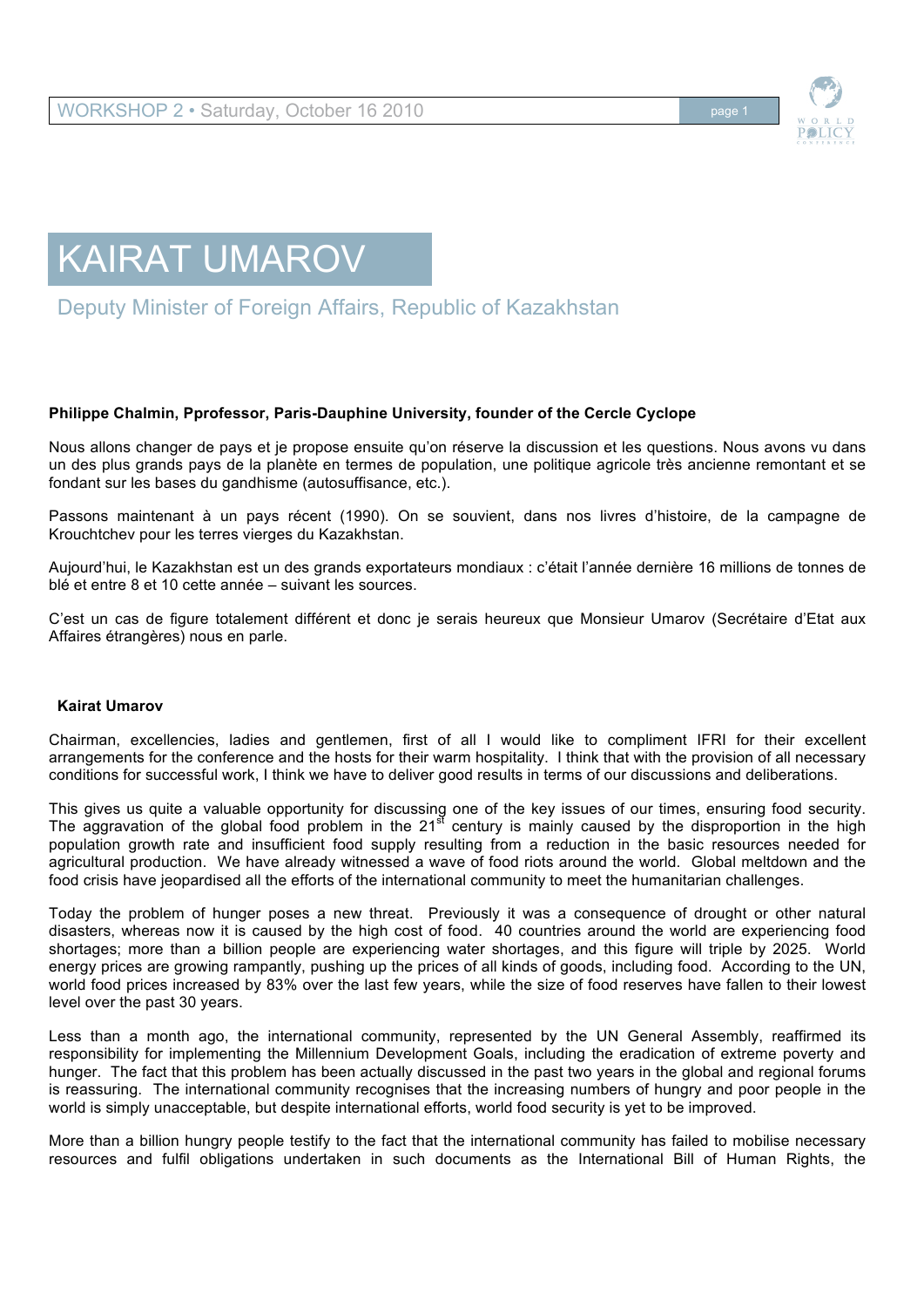

Convention on the Rights of the Child, the Universal Declaration on the Elimination of Hunger and Malnutrition, and the Rome Declaration on World Food Security.

Therefore, we support the reform of the entire management system for world food security. We believe that strengthening the FAO and other UN-based institutions, as the UN system at large, should be the focus of our attention and should be given full political support. We need to improve vulnerability assessment procedures and early warning systems for a new food crisis and the subsequent rapid response mechanism to tackle such problems. It is vital to create proper social and economic conditions for the effective application of concrete social security measures. Global governance of world food security in the framework of existing institutions should be strengthened; it should ensure the coordination of all measures and actions in addressing such complex issues.

There should be a system of world food security to ensure the coordination of policies among such sectors as agriculture, economy, environment and social protection, as well as to monitor the activities being conducted. Policy coherence will allow priorities to be specified in global and national development strategies, and attract investment from private and public institutions to improve agricultural productivity and environmental and social protection.

The existing distribution of wealth has for a long time been testing the stability of the global balance, and no one can guarantee that this delicate balance will not be broken in the near future. We all realise that, without reaching global economic balance, it is impossible to achieve sustainable development of the global system. Economic imbalance creates fertile ground for illegal immigration, extremism and the growth of social tension.

Kazakhstan believes that, in this regard, it is vital to complete the Doha round of negotiations to eliminate agricultural subsidies and tariffs in the developed countries to promote agricultural development in the least developed and developing states, otherwise it would be extremely difficult to achieve progress on this issue. Kazakhstan shares the concern about food security in the world, and finds it is necessary to implement a coherent, overall approach in the fight against hunger through the support of national strategies and coordination of international organisations.

We believe it is extremely important to use the potential of countries with large reserves of land, water and other natural resources. Kazakhstan is among these nations, and we closely follow the situation in the agricultural and food markets. The President highlights the development of the agricultural sector as the key to economic and socio-political stability in society. Starting this year, the state agricultural policy is being based on the national programme for intensified industrial innovation and development.

Kazakhstan is taking steps to modernise and enhance the productivity of the agricultural sector, and that policy has already yielded tangible results. Political and economic stability and a healthy social environment have helped to restore the country's food producing capacities and strategic stocks of agricultural products.

Kazakhstan was the grain-basket of the former Soviet Union, but after the chaos of the breakup we lost over half of our production; we are making great efforts to restore it today. The state pays great attention to education and technical training, upgrading the material and technical base, increased application of advanced technologies in agriculture, attracting investment and bringing its legislative framework to international standards.

Over the past few years, the area of water saving technologies has increased from 12% of 60% in grain production, and we are increasing the use of irrigation technologies. Nowadays programmes are being implemented for upgrading agricultural machinery, increasing profitability and productivity of the agricultural sector. We are building and enlarging grain terminals to expand the geography of grain exports. All types of animal husbandry are being developed, and virtually unlimited natural grasslands of 180 million hectares allow us to produce competitive and environmentally friendly livestock products. We implement investment projects for feeding sites, setting up new facilities and modernising existing veterinary laboratories. Kazakhstan has the potential to double the number of livestock and substantially raise productivity in this sector.

Currently, Kazakhstan not only ensures its own food security, but it also becomes a reliable supplier of food products for export. The Government's measures, in general, are aimed at increasing the attractiveness of agriculture and raising its efficiency, which should have a positive impact on food security and the macroeconomic situation in the